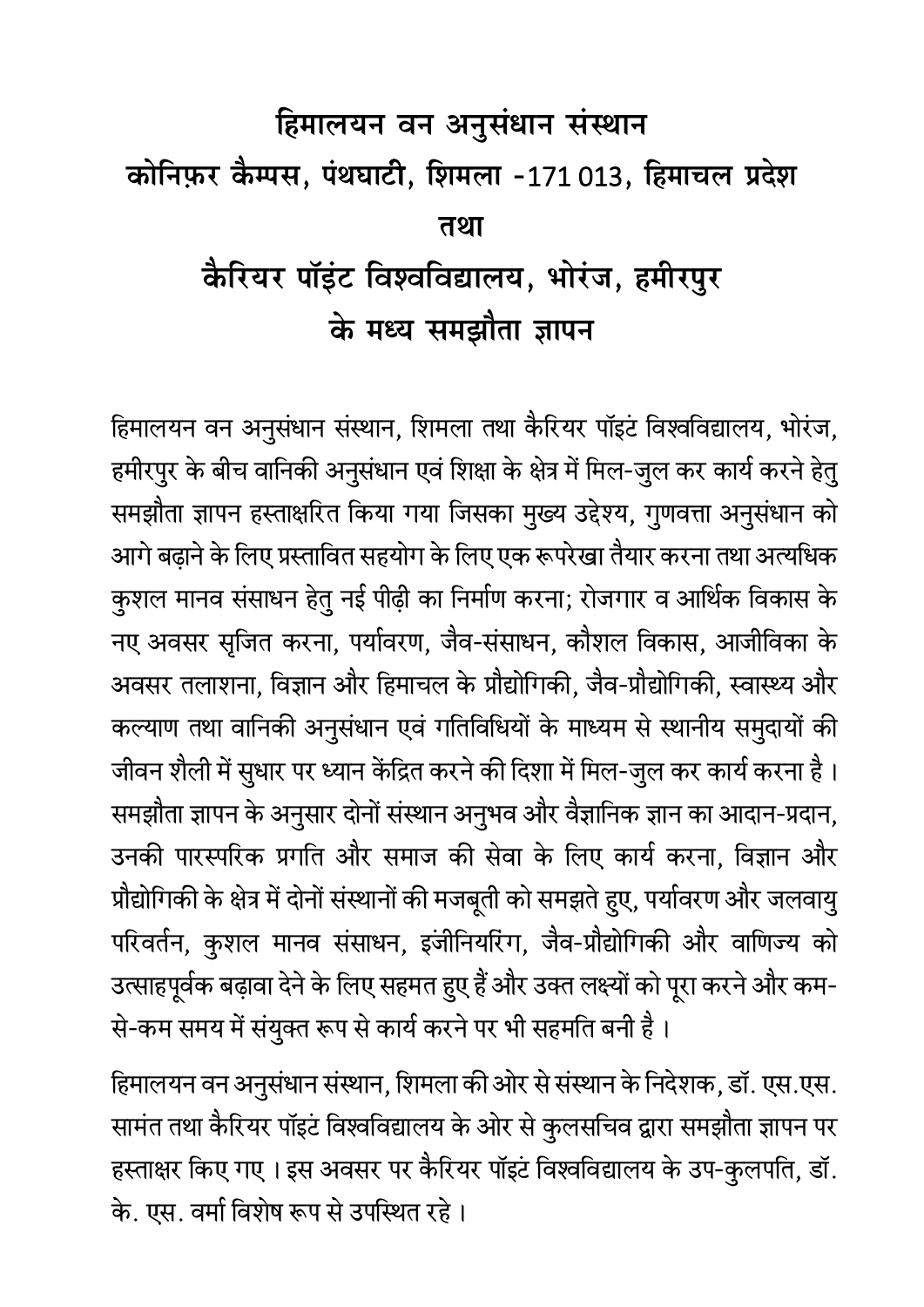## **Signing of Memorandum of Understanding between Himalayan Forest Research Institute, Shimla and Career Point University, Bhoranj, Hamirpur**

A Memorandum of Understanding (MoU) was signed between Himalayan Forest Research Institute, Shimla and Career Point University, Bhoranj, Hamirpur to work together in the field of *forestry research,* education and to work in close collaboration for advancement of quality research. The main objectives behind signing of this MoU is to create a roadmap and create a new generation of highly skilled human resource, creating new opportunities for employment and economic development, environment, bio-resources, skill development, finding livelihood opportunities in the field of science and technology, biotechnology, health and welfare and improvement of lifestyle of local communities through forestry research activities. Realizing the strength of both the institutions, the institutions will exchange experience and scientific knowledge, work for their mutual progress and for the service of the society, in the field of science and technology, environment and climate change, resources, engineering, bio-technology and commerce, and have also agreed to work together in the shortest possible time to achieve the above goals.

On behalf of the Himalayan Forest Research Institute, Shimla, Dr. S.S. Samant. Director and Registrar, Career Point University signed the MoU. Dr. K. S. Verma, Vice-Chancellor Career Point University was especially present on this occasion.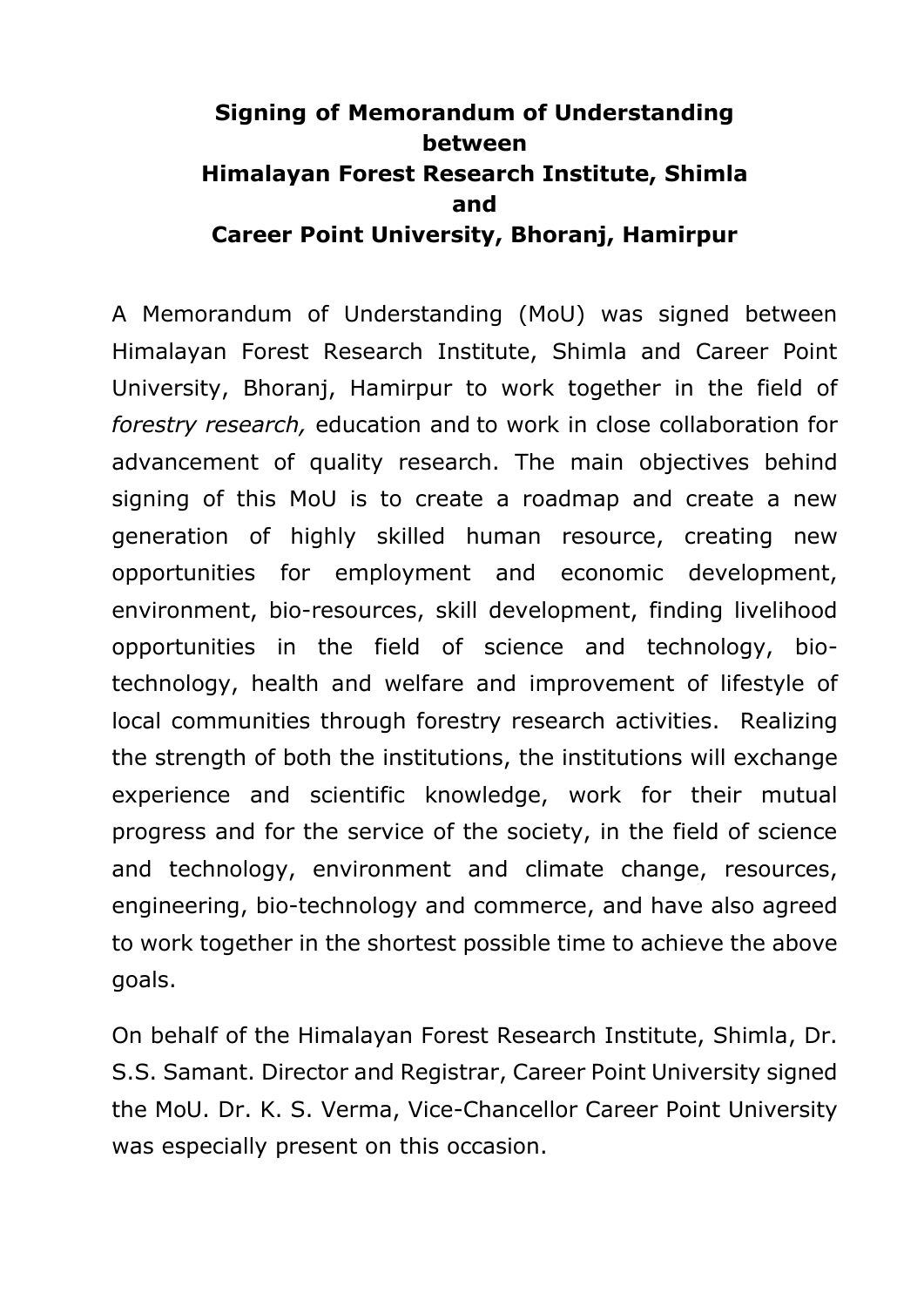